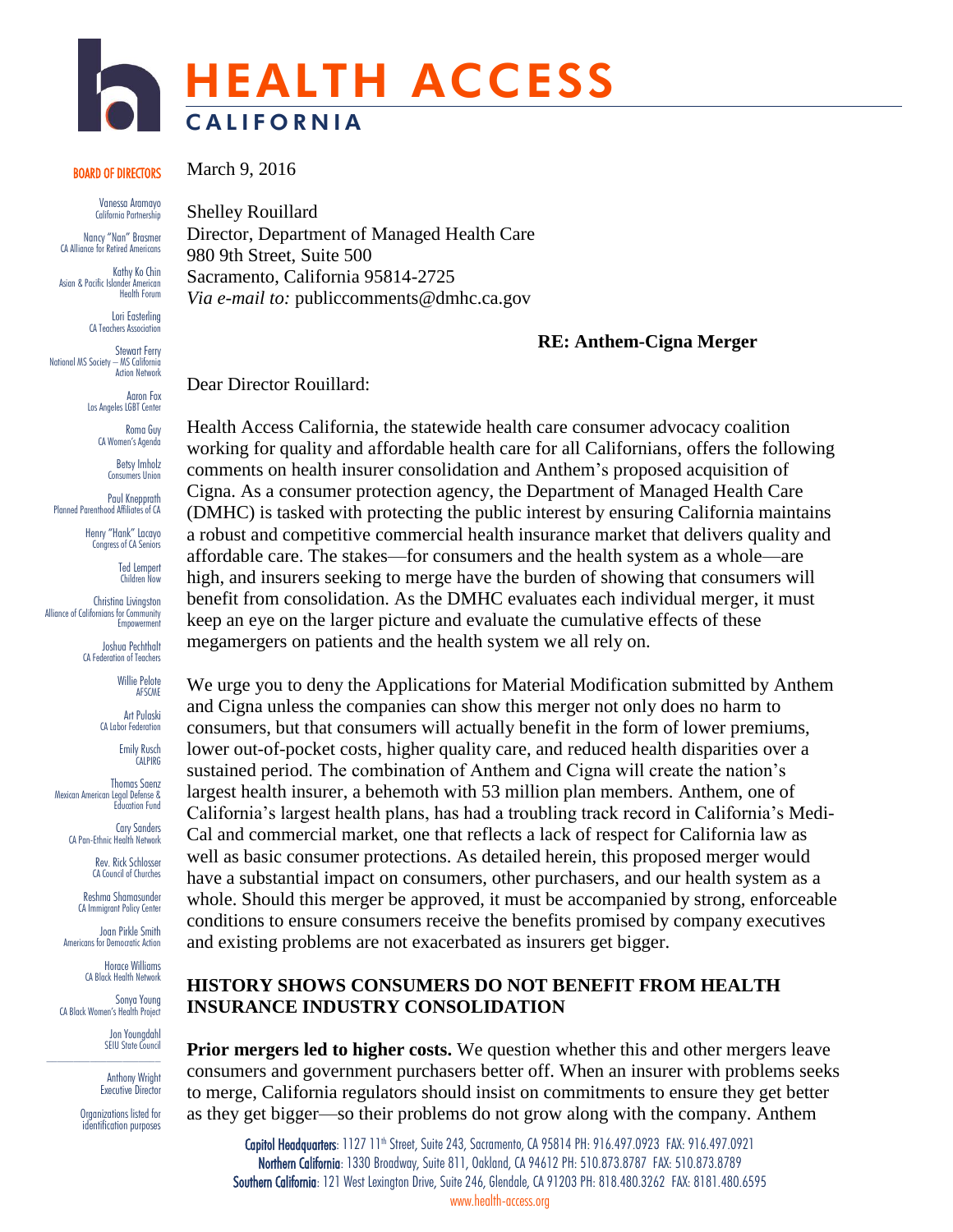Shelley Rouillard Page 2 March 11, 2016

and Cigna claim this merger furthers their "joint mission of enhancing value, choice and access to high quality, efficient care to consumers."<sup>1</sup> History and research show that insurer mergers have had the opposite effect. Consolidation in the private health insurance industry leads to premium increases, even as insurers with larger local market shares obtain lower prices from providers.<sup>2</sup> For example, Aetna's acquisition of Prudential in 1999 resulted in premiums increasing by seven percent.<sup>3</sup> A study of the  $2008$  merger between UnitedHealthcare and Sierra Health in Nevada increased premiums in the small group market by nearly 14 percent, relative to a control group.<sup>4</sup> Researchers said the results of this merger "suggest that the merging parties exploited the market power gained from the merger." Furthermore, there is no evidence that mergers lead to improved quality.<sup>5</sup>

#### **Anthem has not provided evidence that merger will result in lower costs and better**

**value.** Anthem and Cigna also claim their merger will allow the "combined companies" to "operate more efficiently to reduce operational costs… helping to create more affordable health care for consumers"<sup>6</sup> Joseph Swedish, President & CEO of Anthem, touts the companies' investment in "initiatives that focus on improving the value of health care for consumers" and says "[t]he combined reach of Anthem and Cigna would go even further by providing these kinds of programs."<sup>7</sup> As researchers have noted, there is no evidence that larger insurers are more likely to implement value-based payment agreements and care management programs.<sup>8</sup> Anthem and Cigna, the second- and fifth-largest insurers by revenue, are already humungous, scaled entities and it is unclear how they will get any more scale economies from getting even bigger. Finally, we question what incentive an even larger, more dominant insurer would have to invest in such changes, and if they do, whether the savings and benefits will be passed on to consumers.

**Merger will increase concentration and limit competition in California's commercial market.** HMO enrollment is already highly concentrated in every segment of California's commercial market, and this merger will further strengthen Anthem's market position. The state's four largest plans—Kaiser, Anthem, Blue Shield, and Health Net—control 93 percent of the individual, 88 percent of the small group, and 82 percent of the large group markets.<sup>9</sup> Anthem holds 19 percent of the commercial market overall, and 33 percent of the individual, 24 percent of the small group, and 14 percent of the large group markets.<sup>10</sup> If this merger goes through, Anthem is likely to surpass Kaiser as the state's largest health plan.

Large, small, and rural counties across the state will see less competition and higher prices as a result of this merger. According to an analysis by Cattaneo and Stroud, a merger between Anthem and Cigna is likely to reduce competition in 31 counties, including Alameda, Butte, Contra Costa, El Dorado, Fresno, Glenn, Kern, Kings, Los Angeles, Marin, Merced, Orange, Placer, Riverside, Sacramento, San Bernardino, San Diego, San Francisco, San Joaquin, San Luis Obispo, San Mateo, Santa Barbara, Santa Clara, Santa Cruz, Solano, Sonoma, Stanislaus, Sutter, Tulare, Ventura and Yolo.<sup>11</sup> Allowing Anthem to increase its market concentration significantly undermines the public interest in ensuring the state has competitive, robust health insurance markets.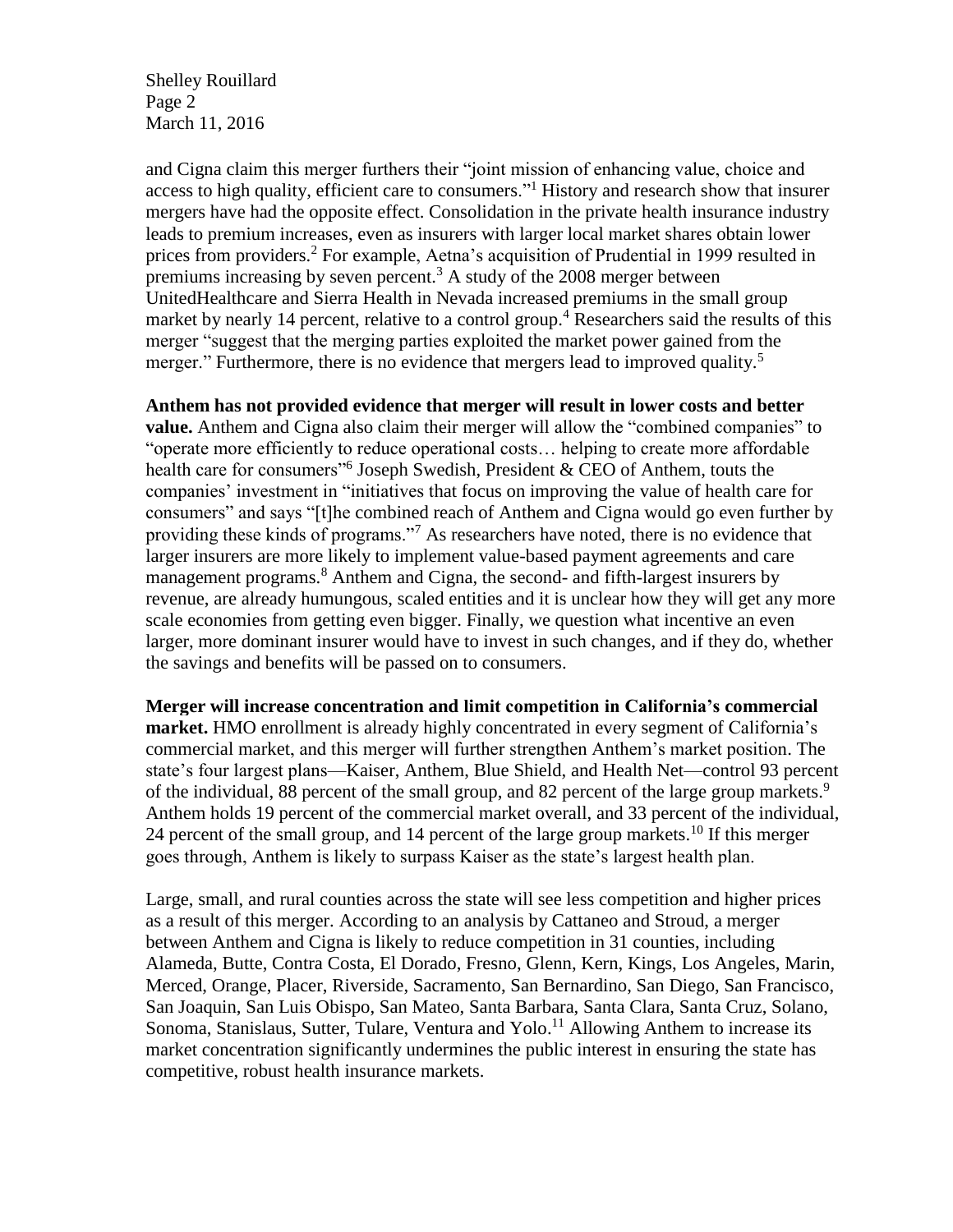Shelley Rouillard Page 3 March 11, 2016

#### **INSURER CONSOLIDATION AMID ON-GOING IMPLEMENTATION OF THE AFFORDABLE CARE ACT**

**The ACA has transformed the health insurance market and increased enrollment.** As the primary regulator of health care service plans in California, the DMHC protects consumers' health care rights and ensures a stable health care delivery system. It must also ensure that insurer mergers do not undermine the state's implementation of the Affordable Care Act (ACA). In addition to promoting competition in the insurance industry, the ACA has increased access to health coverage and cut the state's rate of uninsured by half. Many of the newly covered, whether through Medi-Cal or Covered California, receive their care through private managed health plans. DMHC-licensed health plans provide care to more than 25 million Californians, representing 91% of the large-group market, 82% of the individual market and 77% of the small-group market.<sup>12</sup> Enrollment in DMHC's licensed health plans increased 28 percent in the first full year of ACA implementation.<sup>13</sup> In 2014, 2.2 million Californians obtained coverage through the individual market, representing a 47 percent increase over the previous year.<sup>14</sup> Group coverage continues to be the main source of commercial health insurance, providing coverage for 11.8 million Californians in 2014.<sup>15</sup> California's Medicaid program has also seen a rapid increase enrollment as a result of the ACA, and private plans play a significant role in providing coverage to Medi-Cal beneficiaries. As of early 2015, thirty percent of the nearly 9.4 million Medi-Cal beneficiaries enrolled in Medi-Cal managed care received their care through private plans.<sup>16</sup>

While the Affordable Care Act sets up the standards and parameters for a robust market in health insurance, the success and sustainability of the ACA depends on a competitive market. For example, Covered California will not be able to negotiate as effectively for its patient population without a competitive number of plans in the market. If insurer mergers reduce the number of market players and make it less likely that new entrants will participate, then mergers will have a negative impact on the ability of purchasers such as Covered California to negotiate on cost and quality.

# **HEALTH CARE COSTS AND UNREASONABLE RATE INCREASES BURDEN CONSUMERS**

**Consumers with health coverage struggle to pay medical bills.** The Affordable Care Act has enabled millions of previously uninsured Americans to receive health coverage, improving their financial security and access to care by establishing new rules that provide better financial protection and more comprehensive benefits. Health care costs, however, continue to be a major concern for consumers and purchasers. Since 2002, health insurance premiums in California have increased by 202 percent, more than five times the 36 percent increase in the state's overall inflation rate.<sup>17</sup> Workers are also seeing reduced benefits and increased cost sharing.<sup>18</sup> Almost 90 percent of those who enrolled through Covered California for coverage in 2015 received premium assistance to make their health insurance more affordable.<sup>19</sup> According to a newly released Kaiser Family Foundation/New York Times survey, these increasing costs have resulted in one in five Americans *with health insurance* having problems paying their medical bills.<sup>20</sup> The survey also found that medical expenses limit the ability of patients and their families to meet other basic needs–such as paying for housing, food, or heat–or make it tough for them to pay other bills.<sup>21</sup> Against this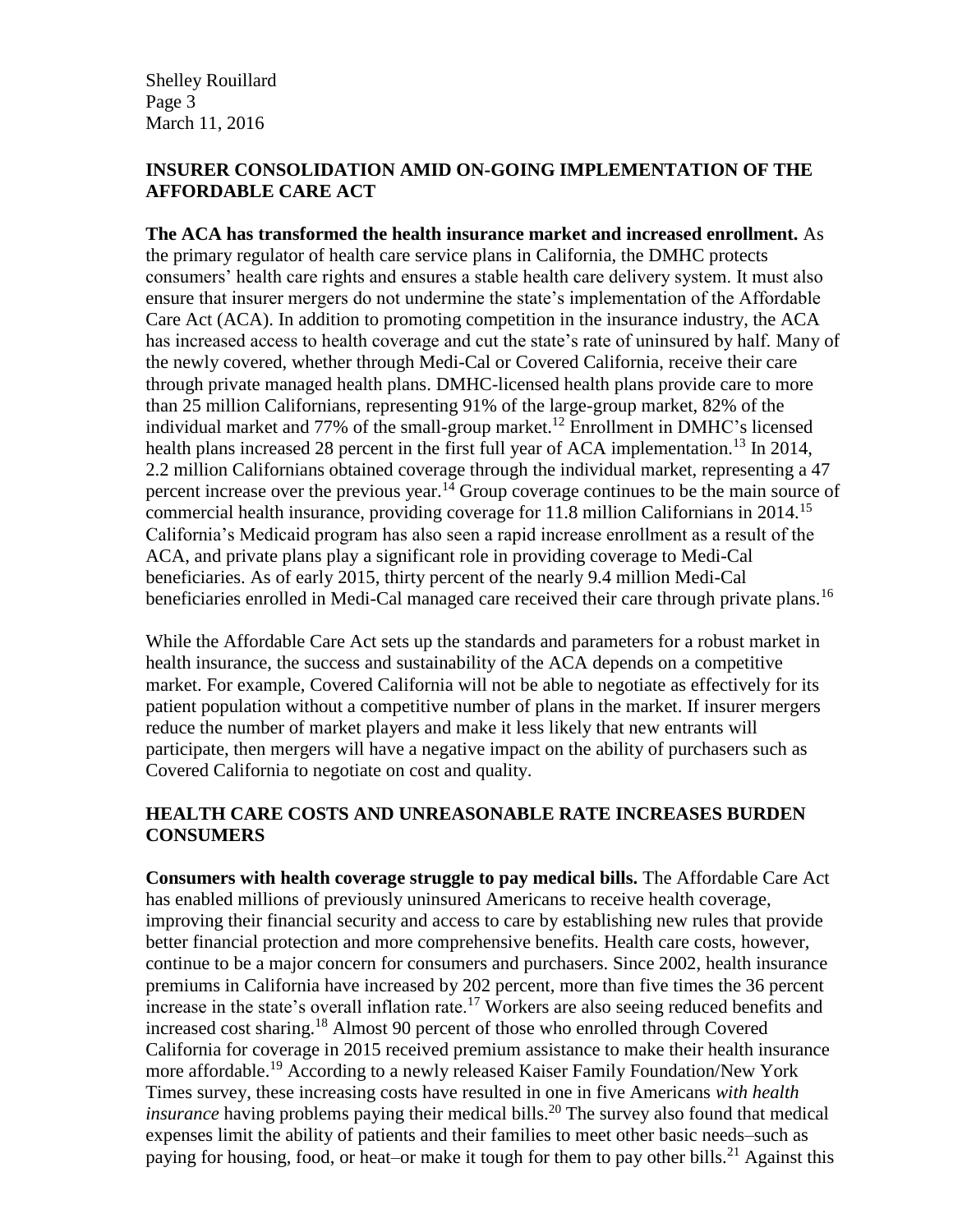Shelley Rouillard Page 4 March 11, 2016

backdrop, it is imperative that you critically evaluate how insurer mergers will impact the significant strides California has made in reducing our rate of uninsured and our ability to control health care costs.

**Anthem has repeatedly pursued unreasonable rate increases.** Anthem's history of imposing unreasonable rate increases on individuals and small business purchasers must be scrutinized because it undermines consumers' financial stability, particularly those who live paycheck to paycheck. In the recent years, the California Department of Insurance (CDI) has found a number of Anthem's rate increases to be unreasonable. Some examples include:

- In April 2015, CDI found Anthem failed to justify the average 8.7 percent premium increase it imposed on consumers with individual grandfathered health insurance policies, affecting 170,000 people. Anthem refused to lower the rate increase, which would have saved California consumers approximately \$33.6 million.<sup>22</sup>
- In 2014, CDI found Anthem's 9.8 percent average rate increase on small employers, which affected 120,000 consumers, was excessive and unreasonable. Anthem adjusted its rate increase to 8 percent, which CDI continued to find unreasonable. In this instance, consumers would have saved \$33 million had Anthem revised its rate increase to the 2.1 percent requested by CDI.<sup>23</sup>
- In 2013, CDI found Anthem's 10.5 percent average rate increase for small group products to be unreasonable. This increase impacted nearly 250,000 consumers. Consumers would have saved \$38 million had Anthem not pursued this unreasonable rate increase.<sup>24</sup>
- In 2012, Anthem proceeded with a 6.5 percent increase deemed to be unreasonable, affecting  $284,000$  over the course of  $2012^{25}$

Individuals and small businesses have had to pay more for health coverage because Anthem has repeatedly imposed rate increases that have been found to be unreasonable and unjustified. As a result, we have absolutely no confidence that Anthem would act any differently than it has in the past, nor do we expect Anthem to pass along the benefits of any cost savings or efficiencies to consumers. Finally, a company with even larger market share has little incentive to act reasonably when it comes to price increases, especially when consumers and purchasers face fewer choices if this and other mergers are allowed to go through.

**Existing law does not protect consumers from price gouging.** Insurers have claimed that government regulation such as medical loss ratio (MLR) requirements and rate review limits insurers' ability to raise premium prices. Although MLR requires insurers to spend between 80 and 85 percent of net premiums on medical services and quality improvements, it does not cap prices and insurers can still raise premiums to collect higher profits. Anthem has also shown that rate review does not prevent health insurers from raising premiums beyond what regulators deem to be reasonable. Finally, California rate review for large group health plans has not been implemented.

**Anthem has opposed measures to increase price transparency in the large group market.** Existing state and federal laws regarding rate review provides the public with critical information about rate setting in the individual and small group markets. However,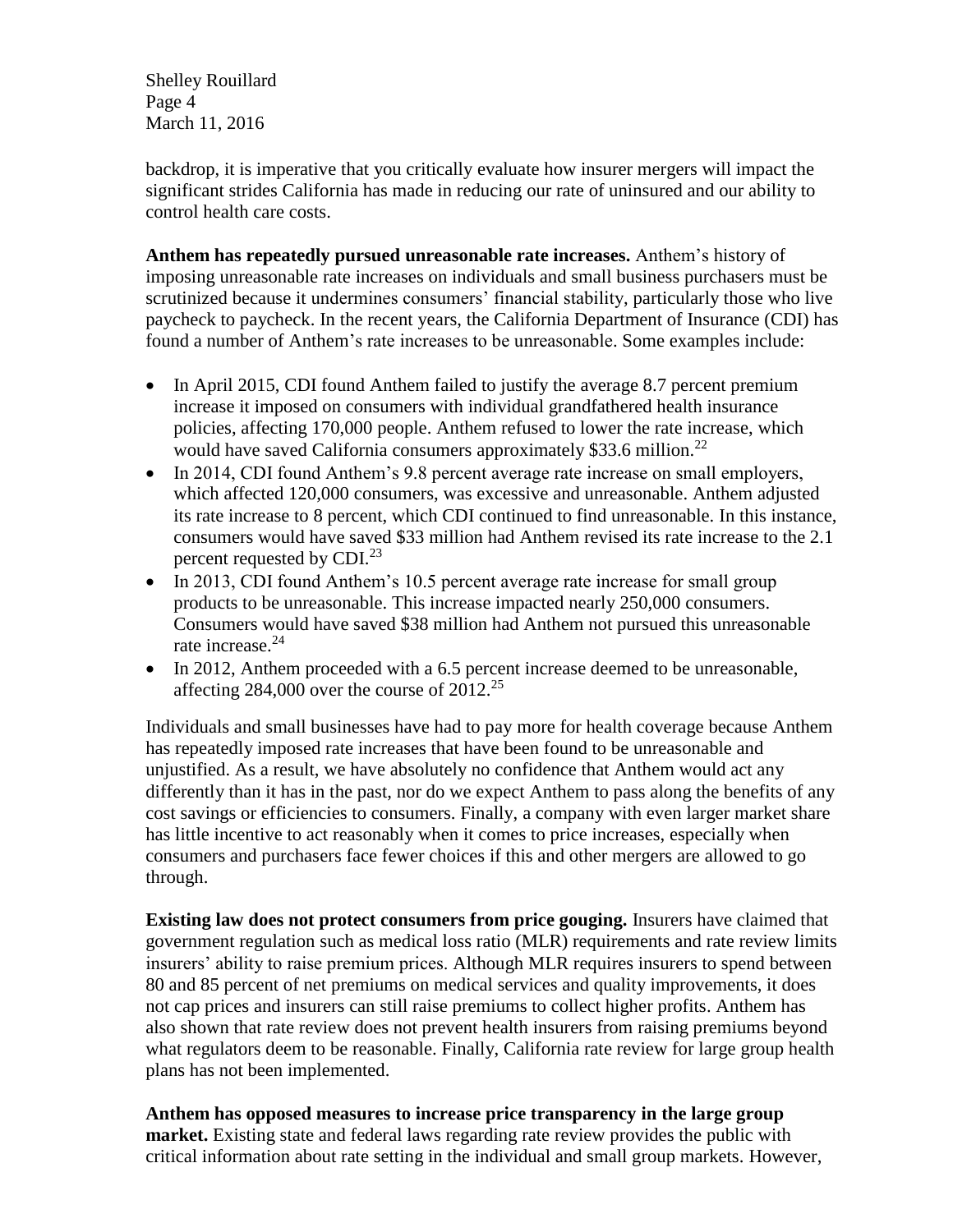Shelley Rouillard Page 5 March 11, 2016

the large group market has largely been left to grapple with dramatic rate increases on its own. Last year, Anthem opposed SB 546 (Leno), Chapter 801, Statutes of 2015, legislation that establishes new rate review requirements for the large group market.<sup>26</sup> This law, which took effect on January 1, 2016, encourages rate increases in the large group market to be more aligned with rates for large purchasers and active negotiators such as CalPERS and Covered California, and with the individual and small employer markets where rate review has already been implemented. In opposing SB 546, Anthem wanted to continue to not disclose any information or justification when it increases rates for its large group products and ensure that large group purchasers negotiate blind.

## **ON-GOING VIOLATIONS OF CONSUMER RIGHTS MUST BE RECTIFIED**

DMHC's oversight and enforcement activity provides an abundance of information about Anthem's track record in California's commercial market, which we find to be distressing. The deficiencies found in Anthem's routine and non-routine medical surveys, extensive history of enforcement actions, poor quality ratings, high rate of Independent Medical Review requests and complaints, and history of proceeding with unreasonable rate increases pose significant concerns about the quality and value of services provided to its existing enrollees. As consumer advocates, we are deeply concerned these problems will become more acute if Anthem is allowed to get bigger. We urge DMHC to scrutinize how Anthem will remedy its existing deficiencies and rate setting practices and ensure that enrollees have access to adequate networks, timely access to care, high quality health care, effective grievance procedures, language access, and reduced health disparities.

**Routine Medical Survey:** In DMHC's most recent routine medical survey (2015), Anthem was found to have seven major deficiencies that have not been corrected.<sup>27</sup> The deficiencies center on Anthem's grievances and appeals, utilization management, and language assistance processes.

Grievances and appeals: Five out of the seven major deficiencies found in the Routine Medical Survey are due to Anthem's poor handling of grievances.<sup>28</sup> Consumers often have a hard time navigating the complicated health care system, and they need help getting the care they need. Plans must have effective grievance systems that quickly resolve individual problems and identify systemic issues that need attention. In Anthem's most recent Routine Medical Survey, DMHC found that consumer complaints were not adequately investigated or resolved because Anthem misclassified them as inquiries instead of grievances or did not properly document calls, making it impossible to know if a patient was calling with a question or a complaint. When a consumer called about multiple issues, Anthem would address some, but not all of them. DMHC also found Anthem did not always do its due diligence when reviewing complaints.<sup>29</sup> As a result, critical facts or solutions were overlooked, leaving consumers without needed medications or stuck with bills they should not have to pay.

Patients lose out on significant consumer protections when their complaints are not handled properly. Problems are not resolved within 30 days, and patients do not know the reasons why the plan made a particular decision about their care. Care delayed is care denied. The right to timely access to medically necessary care is at the core of the Knox-Keene Act;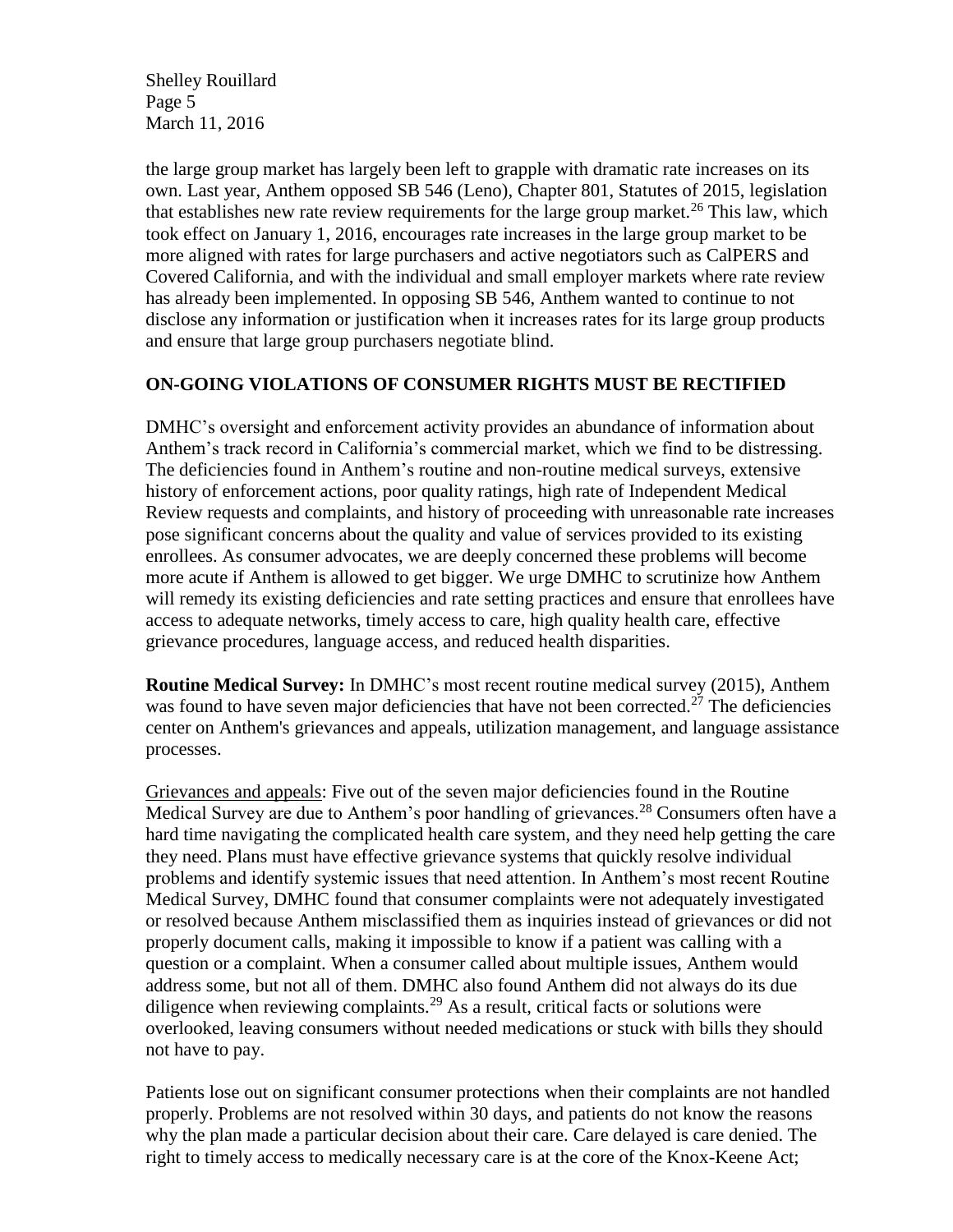Shelley Rouillard Page 6 March 11, 2016

failure to resolve grievances promptly means consumers go without the care they need. Finally, consumers have no way of knowing they have the right to ask for an Independent Medical Review or to ask DMHC to review their complaint. Although Anthem has taken steps to address these deficiencies, they have not been corrected. We ask DMHC to not approve this merger until Anthem corrects these problems.

Utilization Management: Anthem's utilization management practices were also found to be deficient. DMHC found Anthem routinely failed to adequately explain why it denied, delayed, or modified treatment requested by providers.<sup>30</sup> While there are substantial problems with standard denials and delegated provider group denials, the deficiencies are particularly egregious when it comes to denials of behavioral health treatment, where 87% of the files reviewed did not have denial letters that clearly and concisely explain the reason for the denial. Anthem also told adults diagnosed with autism that Applied Behavioral Analysis Therapy was not medically necessary for them, but didn't provide the criteria or guideline used to make the decision.<sup>31</sup> As a result, patients have no way of knowing if decisions about medical necessity are made using sound clinical judgment.

Language assistance: Anthem has also failed to assess the language needs of its current enrollees. Knox-Keene regulations require plans to update their assessment of enrollee language needs and enrollee demographic profile at least once every three years. According to the Routine Medical Survey, Anthem did its initial comprehensive assessment of the language needs of its enrollees in 2009, but has not completed the reassessment.<sup>32</sup> As a result, some patients are unable to communicate with their providers. This issue is particularly important because 40% of Medi-Cal<sup>33</sup> and subsidy-eligible Covered California consumers<sup>34</sup> speak a language other than English. That Anthem is not complying with language access requirements is a critical indicator that it is not providing quality care to all Californians.

**Non-Routine Survey - Provider Directories:** Anthem has also had notoriously inaccurate provider directories, making it difficult for consumers to know their options for care and avoid going to out-of-network doctors. After receiving numerous complaints from consumers, the DMHC conducted a non-routine survey of Anthem's provider directory for its individual market provider networks. The survey uncovered frustrating facts: 12.5 percent of the physicians were not at the location listed in the provider directory and, that of those who were at the location listed, 12.8 percent were not willing to accept patients enrolled in Anthem's Covered California products, despite being listed as doing so.<sup>35</sup> Anthem was subsequently fined \$250,000 for these inaccuracies in its provider directory.<sup>36</sup>

Anthem's provider directory for its Medi-Cal plan is also riddled with inaccuracies. Last year, the California State Auditor audited Medi-Cal managed care provider directories, including Anthem's provider directory for Fresno County, which was found to have the highest rate of inaccurate provider information of three plans that were reviewed. 23.4 percent of Anthem's provider information was found to be inaccurate, whereas another plan only had a 3.1 percent error rate because it actively reached out to its providers multiple times a year. $37$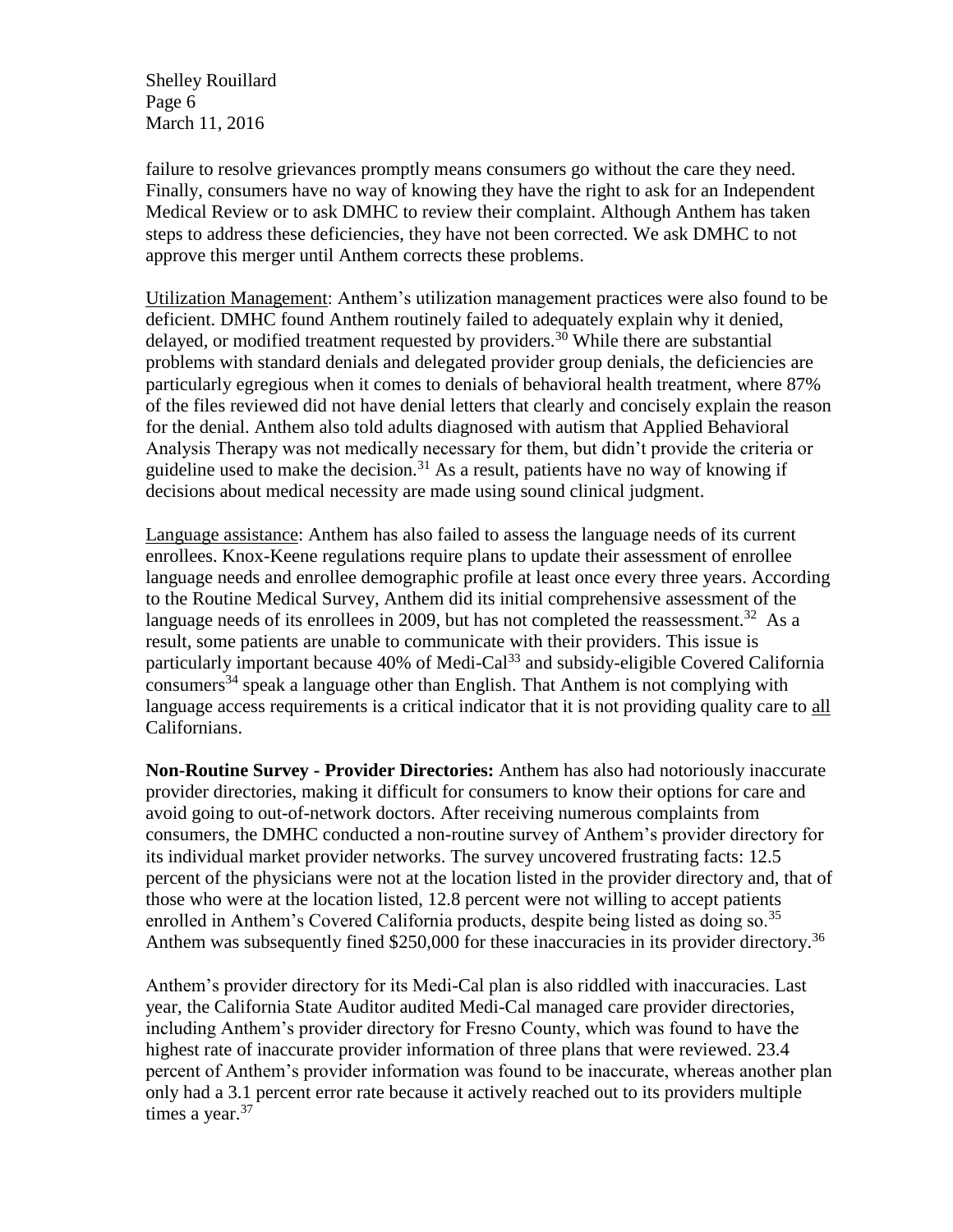Shelley Rouillard Page 7 March 11, 2016

**Network Adequacy and Timely Access to Care:** The problems with Anthem's provider directories raise serious questions about whether Anthem actually has adequate networks. We are awaiting public release of the timely access reports required by SB 964 (Hernandez), Chapter 573, Statutes of 2014 to see if Anthem and other plans are complying with timely access requirements. In the meantime, we request the DMHC to scrutinize Anthem's timely access fillings to determine whether it has adequate networks for all its plan products, and whether it has met its obligations to provide its enrollees with timely access to care.

**Enforcement Actions:** Since DMHC began its regulatory work over 15 years ago, it has filed 2,595 enforcement actions against health plans for violating state laws and regulations.<sup>38</sup> Anthem has racked up a whopping 1004 enforcement actions, 39 percent of the statewide total. In comparison, Blue Shield and Kaiser have had 359 and 288 enforcement actions, respectively.<sup>39</sup> Last year, Anthem was fined \$1.5 million for not arranging for a prenatal test that is only available through an out-of-network provider. As a result, 27,000 consumers were billed for more than the in-network cost-sharing.<sup>40</sup> In 2013, Anthem was ordered to cease and desist from denying their members access to medically necessary speech and occupational therapy.<sup>41</sup>

DMHC must require Anthem to correct all outstanding deficiencies and fully implement Corrective Action Plans before it is allowed to complete its acquisition of Cigna.

**Quality Ratings:** Anthem must be required to improve any substandard quality ratings and bring them to above-average:

Office of the Patient Advocate: According to the Office of the Patient Advocate, Anthem's HMO products receive a "good" (3 out of 4 stars) rating. Patients, however, give Anthem a "poor" (1 out of 4 stars) rating for "getting care easily." Anthem's medical care ratings range from "fair" (2 out of 4 stars) to "good" (3 out of 4 stars). It should be required to improve in the topics where it has less than a "good" rating, including: asthma and lung disease care, heart care, maternity care, and behavioral and mental health care.<sup>42</sup>

Anthem's PPO products receive a "good" (3 out of 4 stars) rating. However, Anthem customers rated their care and services poorly (1 out of 4 stars) and feel Anthem only does a "fair" (2 out of 4 stars) job when it comes to customer service and giving accurate information on plan costs and claims payment. Anthem's PPO medical care ratings range from "fair" (2 out of 4 stars) to "good" (3 out of 4 stars), with far more topics being rated "fair": asthma and lung disease care, chlamydia screening, heart care, maternity care, behavioral and mental health care, and getting the right care for adults.  $43$ Anthem should be required to improve its ratings in areas where it has less than a "good" rating.

Covered California: Both Anthem's HMO and PPO products received 2 out of 4 stars in Covered California's quality ratings, meaning it scored between the 25th and 50th percent of all plans.<sup>44</sup> Anthem should be required to raise its ratings to at least three out of four stars.

Medi-Cal: The National Committee on Quality Assurance (NCQA) gives Anthem's Medi-Cal plan (Blue Cross of California Partnership Plan) a rating of 2.5 out of 5.0.<sup>45</sup> Within this score, Anthem has a 1.0 rating for customer satisfaction, 2.5 for treatment, and 3.0 for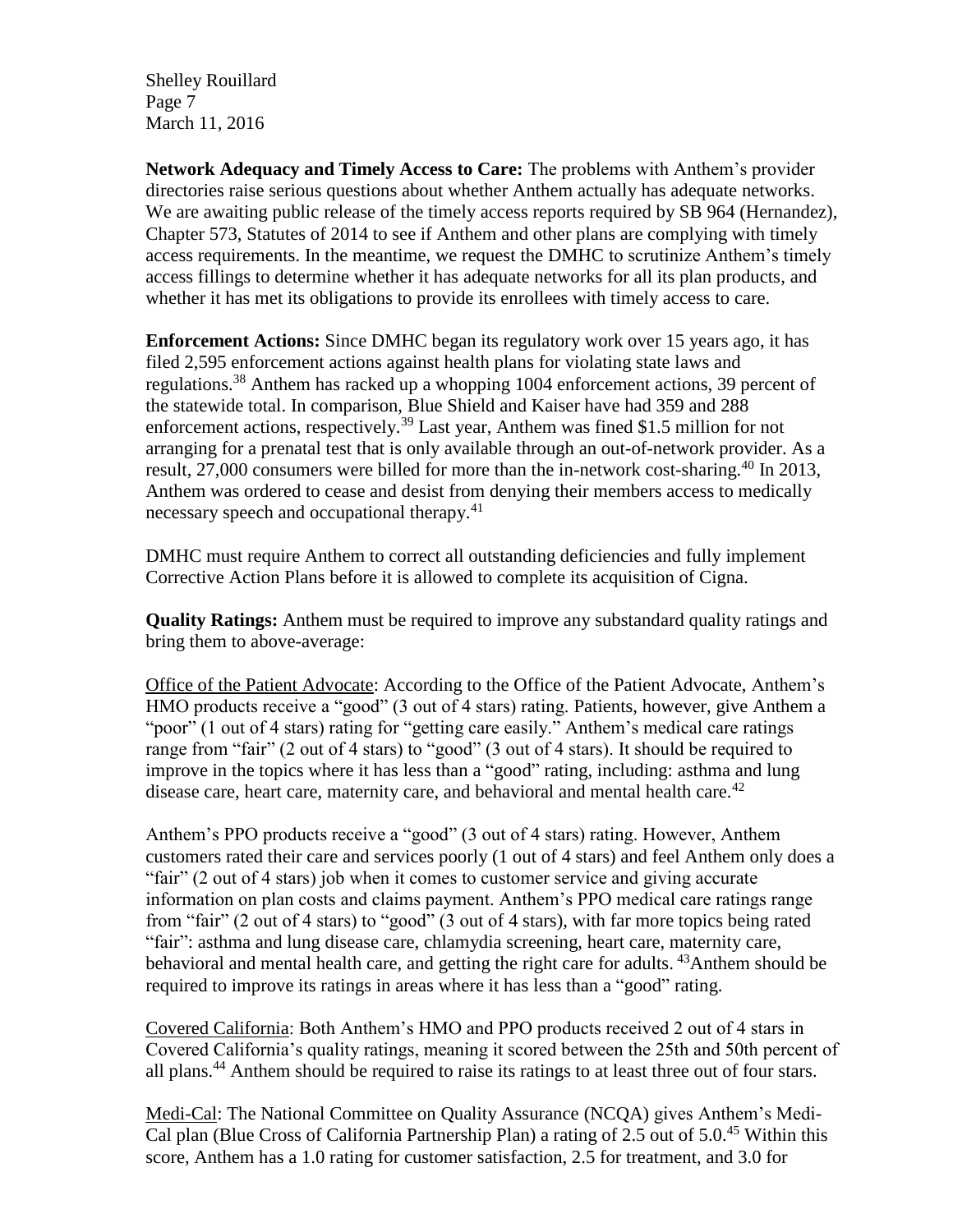Shelley Rouillard Page 8 March 11, 2016

prevention. Anthem should be required to improve its ratings, especially in customer satisfaction. Anthem has recently begun serving an additional eighteen counties through California's rural managed care expansion program, which are not included in NCQA's quality ratings.

**Consumer Complaints and Independent Medical Review (IMR):** Among large plans, Anthem had the highest rate of Independent Medical Reviews (IMR) requests filed in 2014<sup>46</sup> It had 2.06 IMRs per 10,000, which is a high rate, especially when compared to Blue Shield's 1.80 IMRs per 10,000 and Kaiser's 0.43 IMRs per  $10,000$ <sup>47</sup> 33.5 percent of Anthem's Experimental/Investigational IMRs and 28.8% of Medical Necessity IMRs were overturned by the DMHC. The Department should ensure Anthem has appropriate policies and procedures in place to ensure it does not inappropriately refused to cover needed medical services.

Anthem has also had a high rate of consumer complaints compared to other large plans. In 2014, it had 5.24 complaints per 10,000 enrollees, compared to the average rate of 3.53 complaints per 10,000 enrollees for large full service plans.<sup>48</sup> Anthem also had higher than average complaints for access issues, benefits/coverage, claims/financial, enrollment, and attitude/service of health plan.<sup>49</sup> The source of these complaints must be reduced if Anthem is to get bigger.

**Patient Privacy:** In February 2015, 80 million past and current Anthem customers learned their personal information, including social security numbers, was stolen by hackers. A number of authorities, including the U.S. Department of Health and Human Services and National Association of Insurance Commissioners have launched investigations into Anthem's data security practices in light of the massive data breach. DMHC should consult with these entities and see if Anthem has been found to be negligent in handling patient data.

**Cigna's uncorrected deficiencies:** In a 2015 Routine Medical Survey of Cigna Behavioral Health Plan, DMHC found the plan to have six major deficiencies that have not been corrected.<sup>50</sup> A 2015 Routine Medical Survey of Cigna Dental Health of California found four major deficiencies that have not been corrected.<sup>51</sup> For both plans, the uncorrected deficiencies relate to quality management, grievances and appeals, and utilization management. These deficiencies must be corrected before Cigna can merge with Anthem.

**Cigna's quality ratings:** According to the Office of the Patient Advocate's HMO report card, patients rate Cigna poorly (one star) for "getting care easily" and think it does a fair job (two stars) of "helping members get answers."<sup>52</sup> Cigna also has below average ratings for health care measures such as asthma and lung disease care, heart care, behavioral and mental health care. Anthem must commit to improving the quality of care that Cigna patients receive.

### **ENSURING QUALITY AND ACCESS FOR MEDI-CAL CONSUMERS**

Anthem is a Medi-Cal managed care contractor and is responsible for 750,000 lives in the Medi-Cal program.<sup>53</sup> Anthem is also one of the plans participating in the managed care rural expansion program, which was implemented less than two years ago. As previously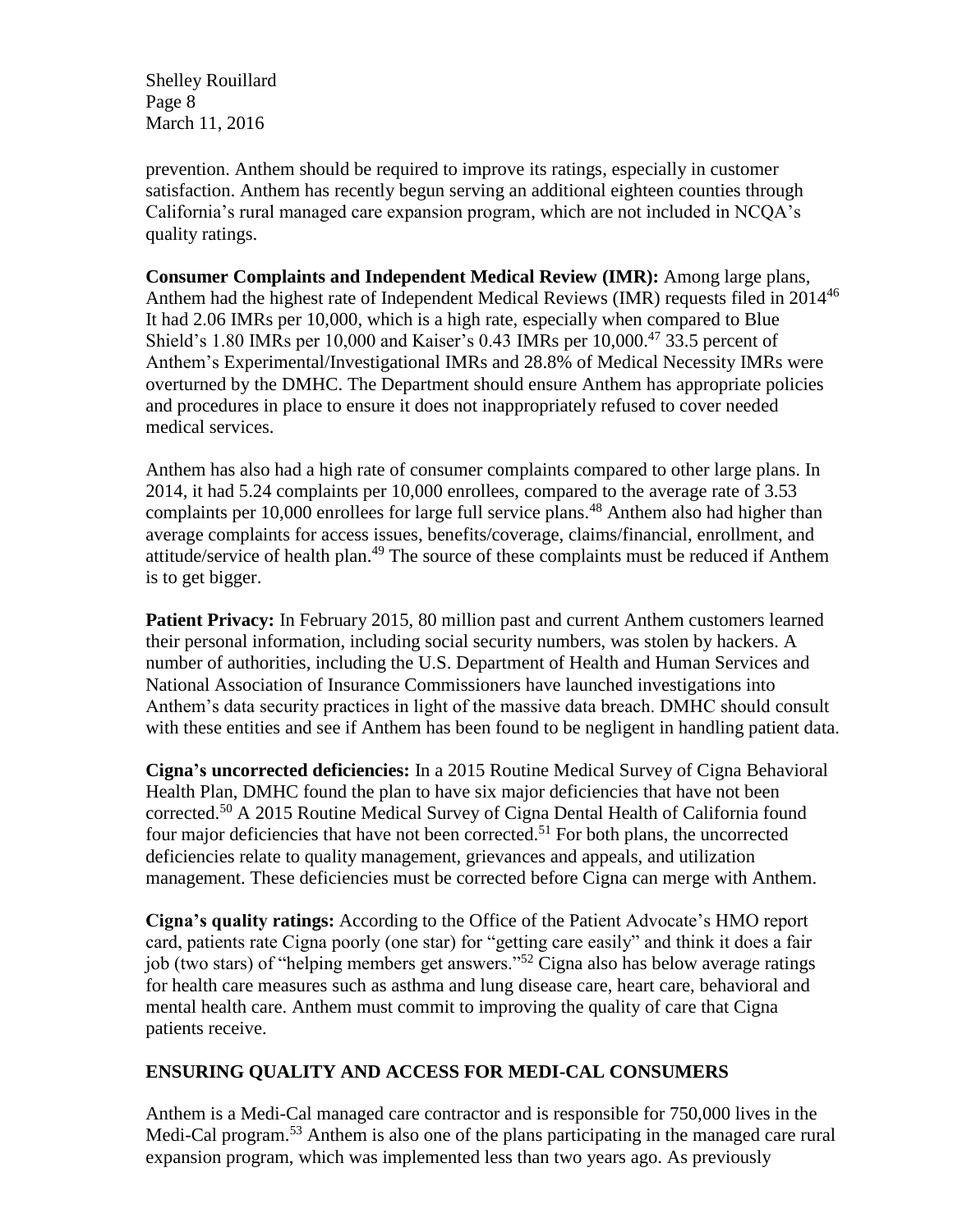Shelley Rouillard Page 9 March 11, 2016

discussed, Anthem has been found to have significant problems with maintaining accurate provider directories and has earned low quality ratings for its Medi-Cal plans. It is also not meeting language access requirements, which affects 40 percent of Medi-Cal beneficiaries.

The Department of Health Care Services (DHCS), as part of its monitoring and oversight activities, validates plan encounter data<sup>54</sup> and evaluates the performance<sup>55</sup> of the Medi-Cal managed care plans it contracts with. DMHC should consult with DHCS to identify areas where Anthem needs improvement and require Anthem to address these issues as part of the undertakings, should the merger be approved.

### **ENFORCEABLE UNDERTAKINGS NEEDED TO ENSURE CONSUMER PROTECTION**

Anthem should not be allowed to make empty promises to California's health care consumers. Its track record gives us deep concerns about how the merger will affect its existing and future enrollees. Anthem has not shown how its promises of affordability, efficiency, and value will be realized and shared with consumers, and why a merger is necessary to accomplish these goals. Its longstanding failure to abide by minimal consumer protections raises makes us skeptical that an even larger company would be accountable to California regulators and consumers. If Anthem's acquisition of Cigna is supposed to be good for California, then clear and enforceable conditions must be in place to ensure transparency, accountability, consumer protection, and safeguard Californians' hard-earned premium dollars.

**Clear and enforceable undertakings to protect consumers.** DMHC has found Anthem to provide deficient services to its enrollees, and it must be required to improve care and services to its enrollees before it can get bigger. Anthem's existing enrollees must have access to the quality care they are entitled to under the Knox-Keene Act.

- Immediately correct deficiencies and implement corrective action plans. Anthem should be required to immediately correct outstanding deficiencies found in its Routine and Non-Routine Medical Surveys and maintain compliance with all Knox-Keene requirements over a sustained period. Anthem should also fully implement any corrective action plans from DMHC and DHCS. Cigna must also correct outstanding deficiencies for its behavioral health and dental health plans.
- Improve service, care, and quality. DMHC should require Anthem to meet specific benchmarks in improving access to care and customer service for its patients. Anthem must be required to bring all its quality ratings up to above-average levels within 3 years, and submit plans on how it will accomplish this task. This includes quality ratings for Cigna's plans.
- Reduce source of IMRs and consumer complaints. Anthem must be required to reduce the rate of IMRs filed and overturned by DMHC and reduce the source of consumer complaints, a critical measure of how well a plan meets their members'' needs and solves problems when they occur.
- Accountability to California regulators and consumers. How will a larger Anthem be accountable to California consumers and regulators? It should be required to be responsive to the California market and California law by maintaining California-based medical director, legal counsel and regulatory compliance staff who are knowledgeable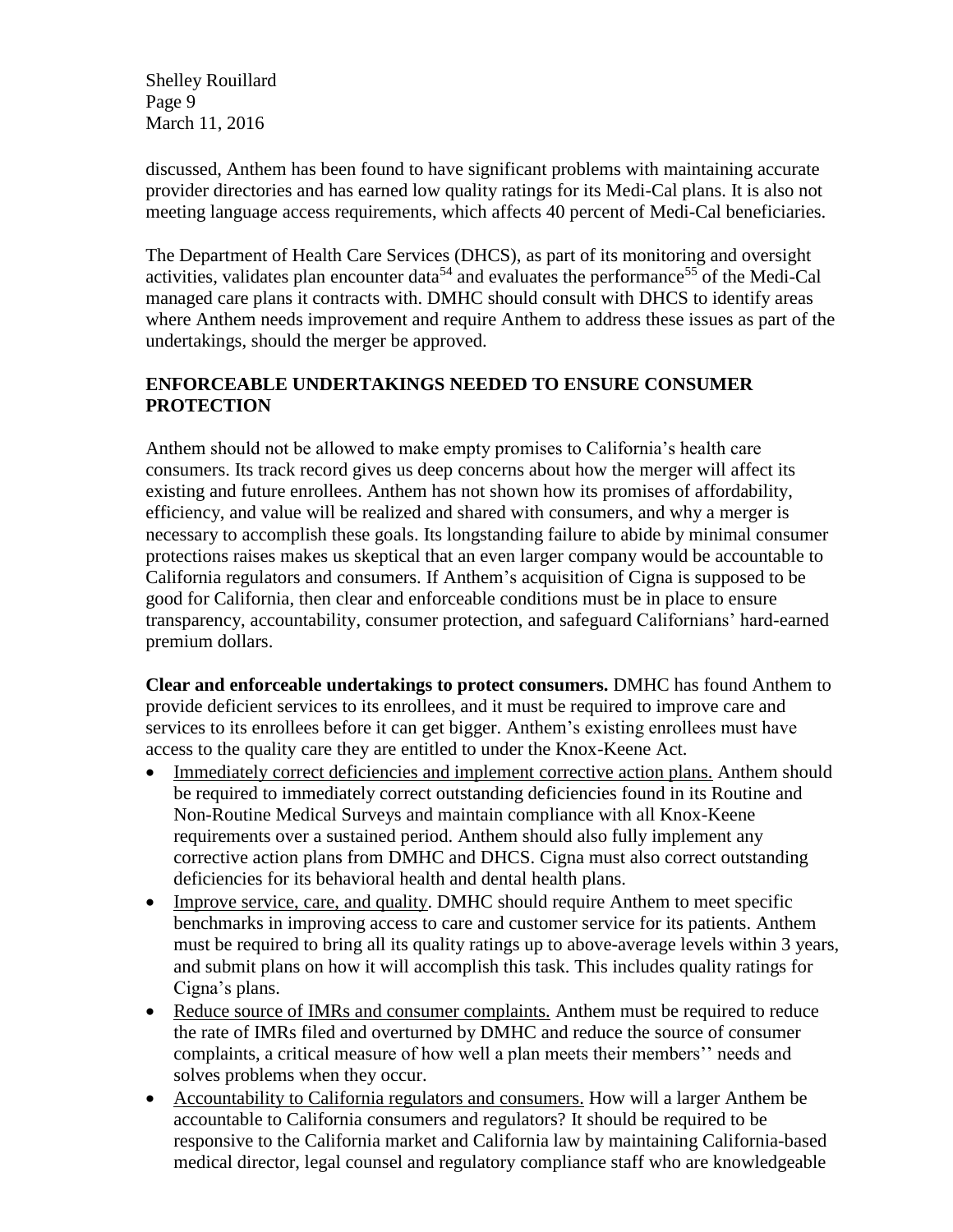Shelley Rouillard Page 10 March 11, 2016

> about California-specific consumer protections and other requirements we place on our health plans. In addition, consumer complaints and grievance staff should be based in California to ensure quick resolution of problems.

- Plans for achieving efficiency and savings. Anthem should be required to reveal how they will achieve efficiencies and savings, show how these efficiencies and savings will be shared with consumers, and commit to a plan for sharing these savings through lower premiums and cost-sharing, improved quality, and reduced health disparities. These commitments must be maintained over time, and not just in the near term. Can Anthem assure that consumers get the care they need when they need it rather than simply delivering the profits shareholders want?
- Ensuring and maintaining affordable care for consumers and purchasers: The fact that health insurer mergers lead to higher costs for consumers, coupled with Anthem's history of imposing unreasonable rate increases, give us great pause that it will provide consumers with a quality, affordable product.<sup>56</sup> DMHC should require clear and enforceable undertakings requiring rate filings and information provided for group purchasers demonstrate how efficiencies reduce rates for consumers and other purchasers. How will the efficiencies be sustained over time, and how will purchasers benefit? Finally, Anthem must not pursue any rate increases deemed to be unreasonable by regulators, pursuant to the rate review program established by SB 1163 (Leno), Chap. 661, Statutes of 2010.
- Keeping premium dollars and profits in California: Anthem should be required to reinvest profits earned from the California market in California.
- Increasing transparency: Anthem and Cigna should be required to provide full transparency for the pricing of premiums, compensation for senior management and the board of directors, and costs associated with the merger. Such costs must be detailed in rate filings and information provided for large group purchasers for at least the next ten years.
- Support for safety-net providers: Safety-net clinics have played a critical role in providing care for the Medi-Cal population. 54 percent (over 1.3 million) of new Medi-Cal managed care members are assigned to safety-net clinics.<sup>57</sup> Anthem should invest in the safety-net by contracting with safety-net clinics and investing in the safety-net infrastructure.
- Improve access to care in rural and underserved communities: Anthem should be required to invest in improving access to care in rural and underserved communities for 25 years and support efforts to provide comprehensive health coverage for the remaining uninsured, including the undocumented.
- Improve the health system as a whole: In order to address other potential impacts of the merger and these insurers' practices, Anthem should commit to key investments for the state's safety-net, the remaining uninsured, rural and other underserved populations. They should also support systems that help California's health care system to achieve the quadruple aim of better care, healthier populations, lower costs, *and* health equity, such as the development of health care cost and quality database. Support for these initiatives should supplement, not supplant, the aforementioned consumer protections that are required to ensure California's patients receive the purported benefits of this merger.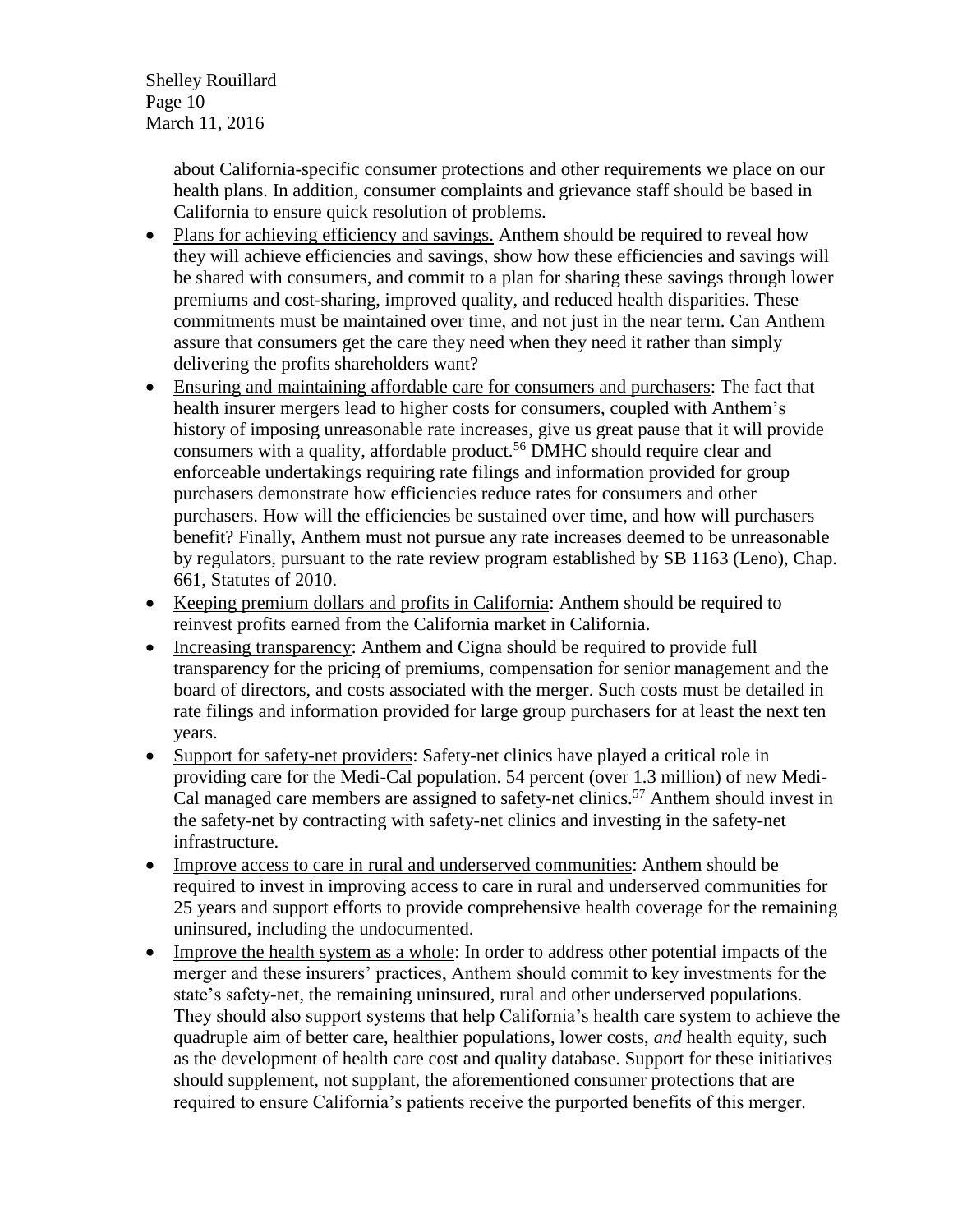Shelley Rouillard Page 11 March 11, 2016

The proposed merger between Anthem and Cigna has significant implications for California's commercial market, and we are highly skeptical that it is in the best interest of California consumers or the health system as a whole. On behalf of California's health care consumers, we urge you to scrutinize this deal and make sure patients are not left with higher prices and unfulfilled promises. Please contact Tam Ma, Health Access' Policy Counsel at [tma@health-access.org](mailto:tma@health-access.org) or (916) 492-0973 x. 201 if we can be of assistance as you evaluate the Applications for Material Modification.

Thank you for giving these issues your highest level of scrutiny and for protecting the interests of consumers in this process.

Sincerely,

Anthony Wright

Executive Director

Cc: Secretary Diana Dooley, California Health and Human Services Agency Senator Ed Hernandez, Chair, Senate Health Committee Assemblymember Jim Wood, Chair, Assembly Health Committee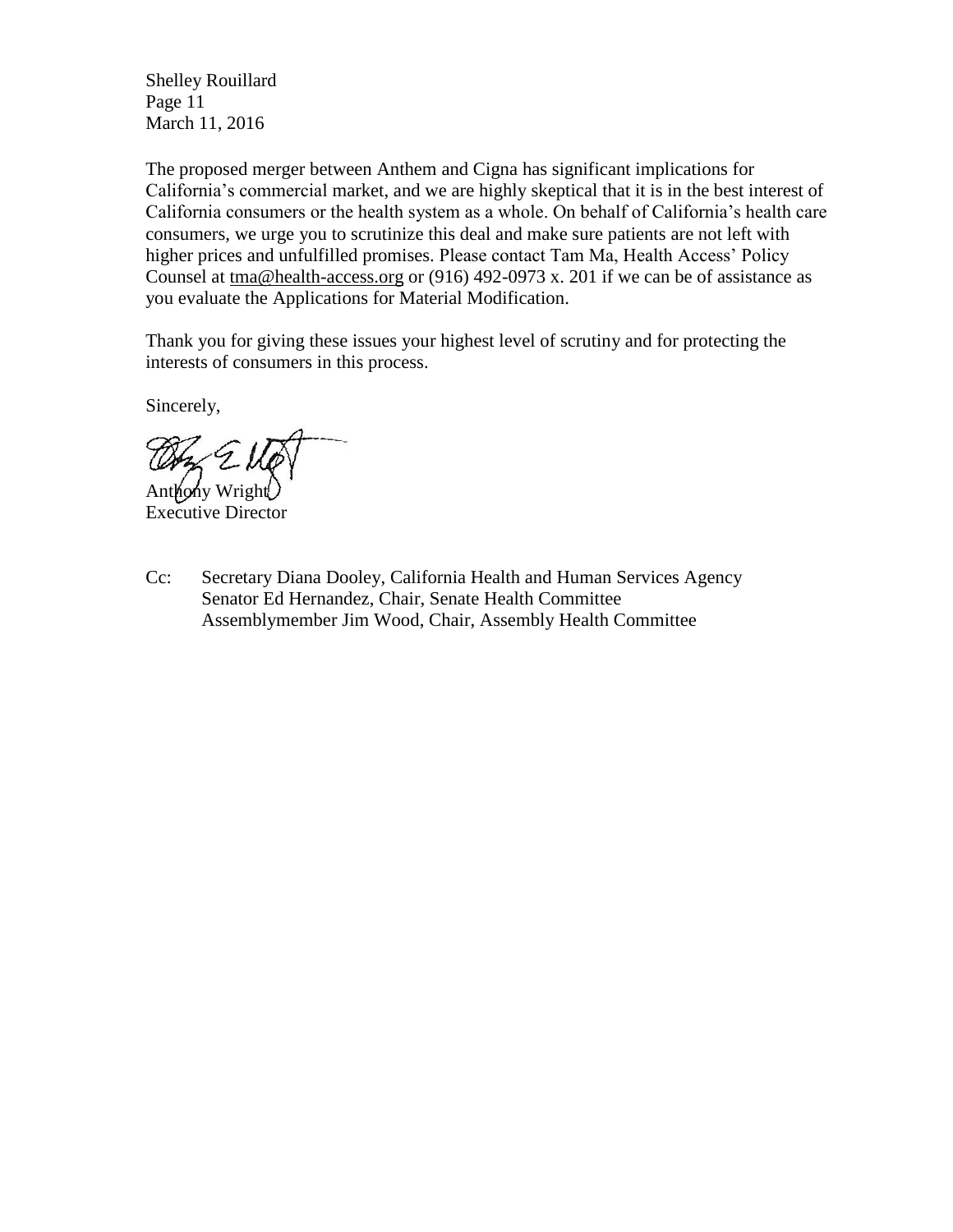Shelley Rouillard Page 12 March 11, 2016

 $\overline{a}$ 

<sup>6</sup> *See Supra* note 1.

<sup>7</sup> Prepared Statement of Joseph Swedish, President and CEO of Anthem before the United States Senate Committee on the Judiciary Subcommittee on Antitrust, Competition Policy, and Consumer Rights (September 22, 2015). Available at: http://betterhealthcaretogether.com/content/uploads/2015/09/Swedish-Testimony-for-Senate-Judiciary-FINAL.pdf <sup>8</sup> *See Supra* note 2.

<sup>9</sup> California Health Insurers, Enrollment. California Healthcare Foundation (January 2016). Available at:

http://www.chcf.org/~/media/MEDIA%20LIBRARY%20Files/PDF/PDF%20Q/PDF%20QRGHealthInsurersEnrollment20 16.pdf

<sup>10</sup> *Id.*

<sup>12</sup> Wilson, Katherine. *Enrollment in Individual Health Plans Up 47% in 2014.* Prepared for the California HealthCare Foundation, May 2015. Available online at[: http://www.chcf.org/articles/2015/05/enrollment-individual-up](http://www.chcf.org/articles/2015/05/enrollment-individual-up)

<sup>13</sup> *Celebrating Momentous Anniversaries, 2014 Annual Report*, The Department of Managed Health Care, December 2015. Available at:

<http://dmhc.ca.gov/Portals/0/FileAComplaint/DMHCDecisionsAndReports/AnnualComplaintAndIMRDecisions/2014.pdf> <sup>14</sup> *See supra* note 1.

<sup>15</sup> *Id.*

<sup>16</sup> Medi-Cal Managed Care Plans and Safety-Net Clinics Under the ACA, California Health Care Foundation, December 2015. Available at:

[http://www.chcf.org/~/media/MEDIA%20LIBRARY%20Files/PDF/PDF%20M/PDF%20MediCalMgdCarePlansSafetyNet](http://www.chcf.org/~/media/MEDIA%20LIBRARY%20Files/PDF/PDF%20M/PDF%20MediCalMgdCarePlansSafetyNet.pdf) [.pdf](http://www.chcf.org/~/media/MEDIA%20LIBRARY%20Files/PDF/PDF%20M/PDF%20MediCalMgdCarePlansSafetyNet.pdf)

<sup>17</sup> California Employer Health Benefits: Rising Costs, Shrinking Coverage, California Heatlh Care Foundation, April 2015. Available at:<http://www.chcf.org/publications/2015/04/employer-health-benefits#ixzz3u9z4ZMrT>

<sup>18</sup> *Id.* 

<sup>19</sup> Health Insurance Companies and Plan Rates for 2016, Keeping the Individual Market in California Affordable, Covered California, Updated October 29, 2015. Available at: [https://www.coveredca.com/PDFs/7-27-CoveredCA-2016PlanRates](https://www.coveredca.com/PDFs/7-27-CoveredCA-2016PlanRates-prelim.pdf)[prelim.pdf](https://www.coveredca.com/PDFs/7-27-CoveredCA-2016PlanRates-prelim.pdf)

<sup>20</sup> *The Burden of Medical Debt: Results from the Kaiser Family Foundation/New York Times Medical Bills Survey*, Kaiser Family Foundation, January 2016. Available at: [https://kaiserfamilyfoundation.files.wordpress.com/2016/01/8806-the](https://kaiserfamilyfoundation.files.wordpress.com/2016/01/8806-the-burden-of-medical-debt-results-from-the-kaiser-family-foundation-new-york-times-medical-bills-survey.pdf)[burden-of-medical-debt-results-from-the-kaiser-family-foundation-new-york-times-medical-bills-survey.pdf](https://kaiserfamilyfoundation.files.wordpress.com/2016/01/8806-the-burden-of-medical-debt-results-from-the-kaiser-family-foundation-new-york-times-medical-bills-survey.pdf)  $^{21}$  *Id.* 

<sup>22</sup> California Department of Insurance Press Release, April 22, 2016. Available at: http://www.insurance.ca.gov/0400 news/0100-press-releases/2015/release044-15.cfm

<sup>23</sup> California Department of Insurance Press Release, October 23, 2014. Available at: http://www.insurance.ca.gov/0400 news/0100-press-releases/2014/release113-14.cfm

<sup>24</sup> California Department of Insurance Press Release, April 2, 2013. Available at: htthttp://www.insurance.ca.gov/0400news/0100-press-releases/2013/release029-13.cfm

<sup>25</sup> California Department of Insurance, Rate Filing No. HAO-2012-0177.

<sup>26</sup> Senate Floor Analysis of SB 546 (Leno), Chapter 801, Statutes of 2015, September 10, 2015.

<sup>27</sup> Department of Managed Health Care, Anthem Blue Cross of California Final Report of the Routine Survey. (March 24, 2015) Available at:

[http://dmhc.ca.gov/desktopmodules/dmhc/medsurveys/surveys/303\\_r\\_full%20service-behavioral%20health\\_040315.pdf](http://dmhc.ca.gov/desktopmodules/dmhc/medsurveys/surveys/303_r_full%20service-behavioral%20health_040315.pdf)  $\overline{28}$  *Id.* 

<sup>29</sup> *Id.*

<sup>30</sup> *Id.*

<sup>31</sup> *Id.*

<sup>32</sup> *Id.*

<sup>33</sup> Department of Health Care Services, Frequency of Threshold Language Speakers in the Medi-Cal Population by County [for December 2013](http://www.dhcs.ca.gov/dataandstats/statistics/Documents/RASB_Issue_Brief_Annual_Threshold_Language_Report.pdf) (May 2014). Available at:

[http://www.dhcs.ca.gov/dataandstats/statistics/Documents/RASB\\_Issue\\_Brief\\_Annual\\_Threshold\\_Language\\_Report.pdf](http://www.dhcs.ca.gov/dataandstats/statistics/Documents/RASB_Issue_Brief_Annual_Threshold_Language_Report.pdf)

<sup>1</sup> http://betterhealthcaretogether.com/consumers/

<sup>2</sup> L. S. Dafny, *Evaluating the Impact of Health Insurance Industry Consolidation: Learning from Experience*, The Commonwealth Fund, November 2015. Available at[: http://www.commonwealthfund.org/publications/issue](http://www.commonwealthfund.org/publications/issue-briefs/2015/nov/evaluating-insurance-industry-consolidation)[briefs/2015/nov/evaluating-insurance-industry-consolidation](http://www.commonwealthfund.org/publications/issue-briefs/2015/nov/evaluating-insurance-industry-consolidation)

<sup>3</sup> L. Dafny, M. Duggan, and S. Ramanarayanan, "Paying a Premium on Your Premium? Consolidation in the U.S. Health Insurance Industry," *American Economic Review,* April 2012 102(2):1161–85.

<sup>4</sup> J. R. Guardado, D. W. Emmons, and C. K. Kane, "The Price Effects of a Large Merger of Health Insurers: A Case Study of UnitedHealth-Sierra," *Health Management, Policy and Innovation,* June 2013 1(3):16–35.

<sup>5</sup> *Id.*

<sup>&</sup>lt;sup>11</sup> Cattaneo and Stroud, Before & After Results of the Proposed California HMO Acquisitions, August 2015. Available at: [http://cattaneostroud.com/wp-content/uploads/2015/04/Effect\\_of\\_Proposed\\_Calif\\_HMO\\_Acquisitions.pdf](http://cattaneostroud.com/wp-content/uploads/2015/04/Effect_of_Proposed_Calif_HMO_Acquisitions.pdf)